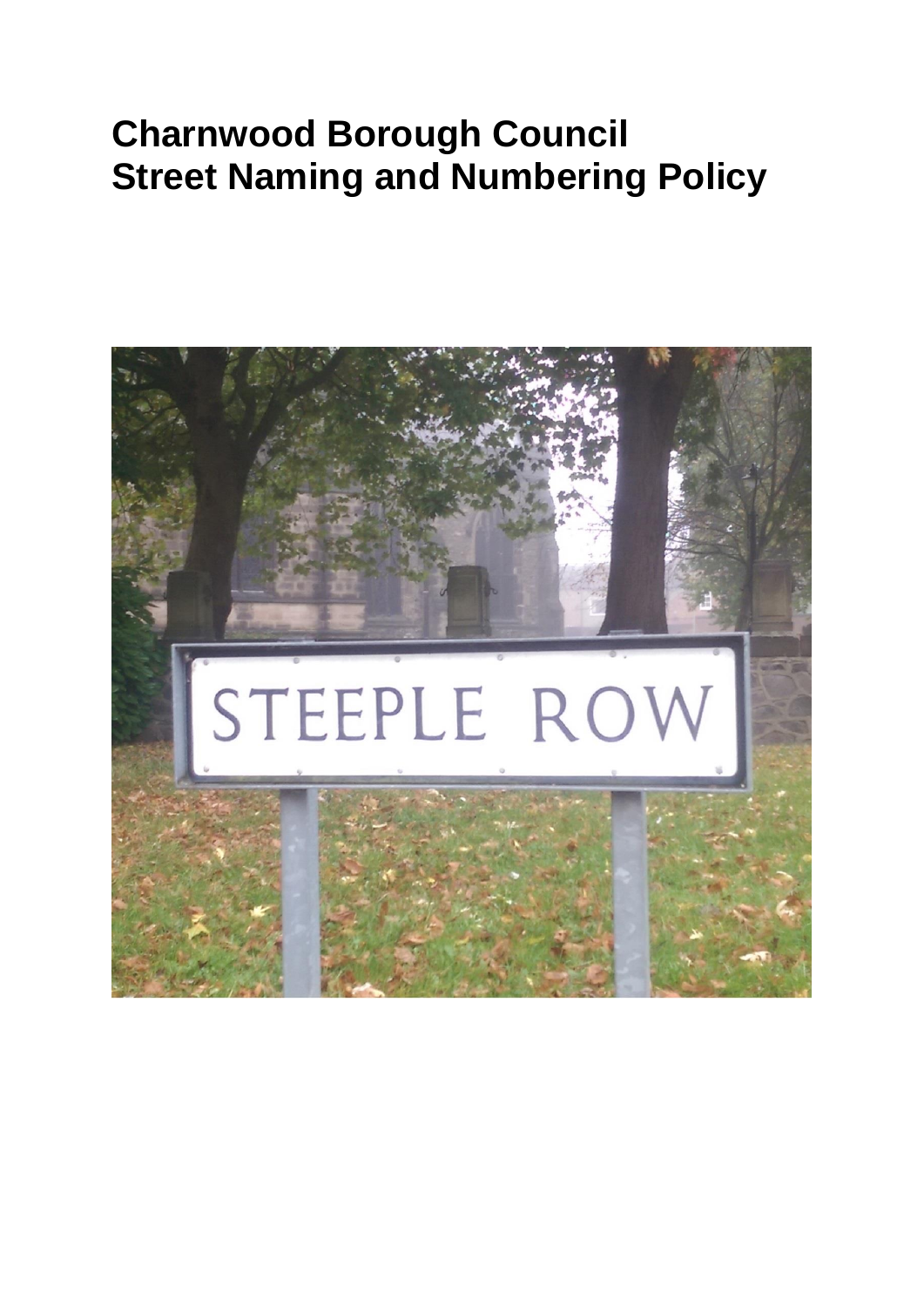# **1.) Document Control**

| Organisation              | Charnwood Borough Council                 |  |  |
|---------------------------|-------------------------------------------|--|--|
| <b>Title</b>              | <b>Street Naming and Numbering Policy</b> |  |  |
| <b>Author</b>             | Andy Beard/Graham Miller                  |  |  |
| <b>Filename</b>           | Street Naming and Numbering.doc           |  |  |
| <b>Owner</b>              | <b>Building Control</b>                   |  |  |
| <b>Subject</b>            | <b>Street Naming and Numbering</b>        |  |  |
| <b>Protective Marking</b> | NOT PROTECTIVELY MARKED                   |  |  |
| <b>Published date</b>     | September 2016                            |  |  |
| <b>Review date</b>        | September 2017                            |  |  |

# **2.) Revision History**

| <b>Revision</b><br><b>Date</b> | <b>Reviser</b> | <b>Previous</b><br><b>Version</b> | <b>Description of Revision</b> |
|--------------------------------|----------------|-----------------------------------|--------------------------------|
|                                |                | 1.O                               | <b>First Release</b>           |
| 6/10/2016                      | RB             | 1.01                              | <b>First edits</b>             |
| 24/10/2016                     | <b>GM</b>      | 1.02                              | Second edits                   |
|                                |                |                                   |                                |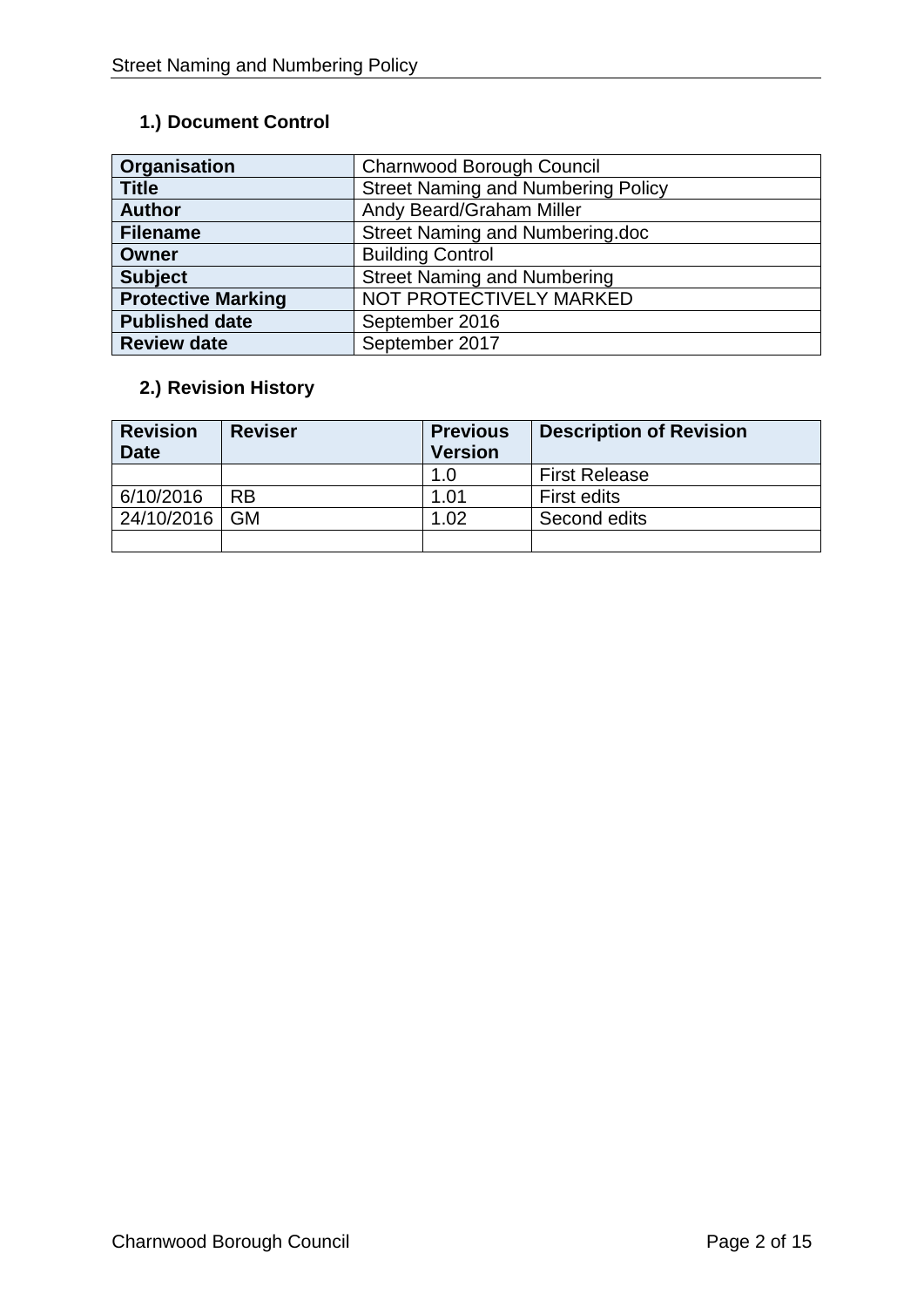# **Table of Contents**

| $\mathbf{1}$ . |  |
|----------------|--|
| 2.             |  |
| 3.             |  |
| 4.             |  |
| 5.             |  |
| 6.             |  |
| 7.             |  |
| 8.             |  |
| 9.             |  |
| 10.            |  |
| 11.            |  |
| 12.            |  |
| 13.            |  |
| 14.            |  |
| 15.            |  |
| 16.            |  |
|                |  |
|                |  |
|                |  |
|                |  |
|                |  |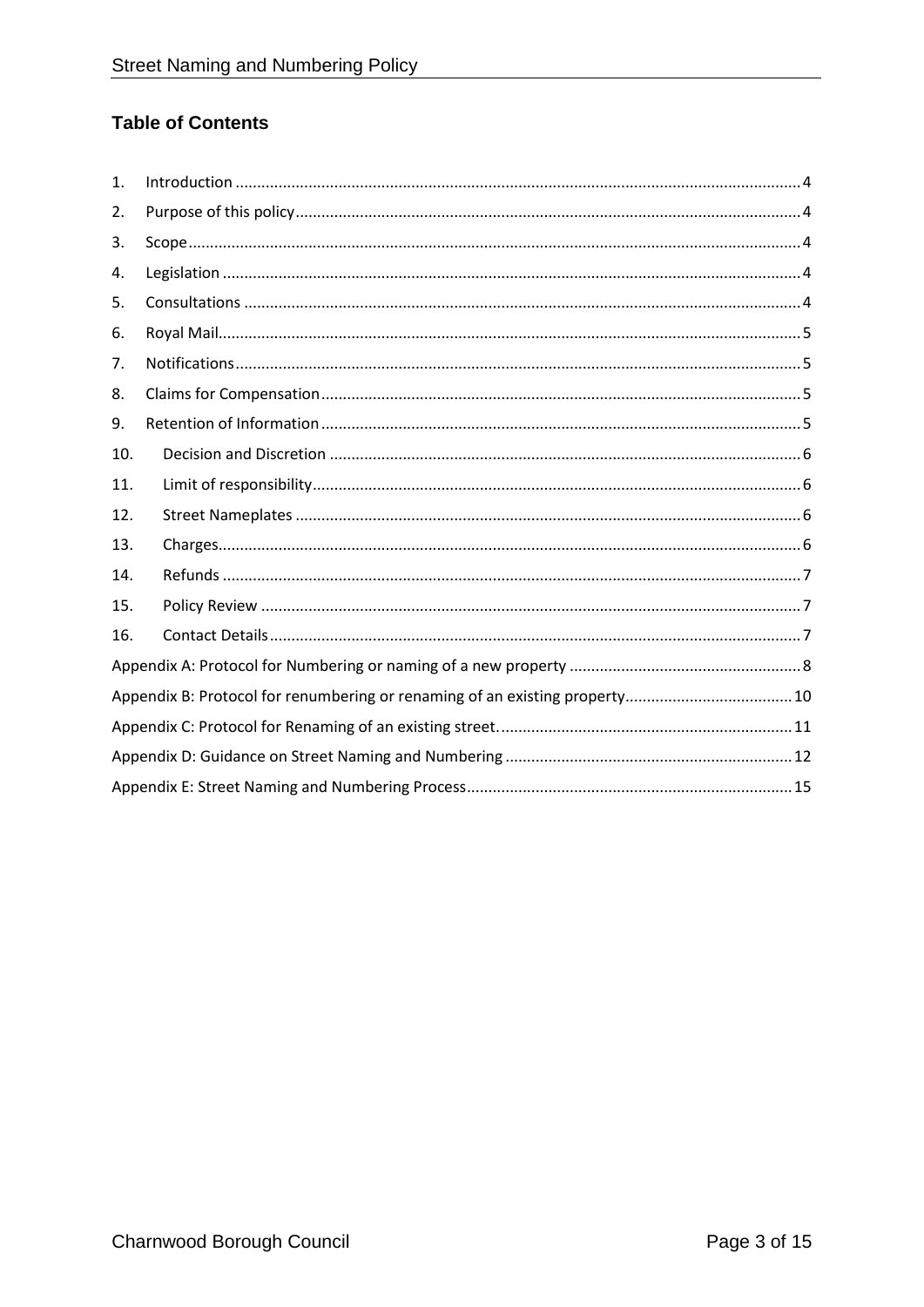## <span id="page-3-0"></span>**1. Introduction**

Charnwood Borough Council is responsible for the allocation of new postal addresses within its administrative area. Where required, the law allows the authority to name new streets and number any properties served by it. It also allows existing streets to be renamed or properties to renamed or renumbered where considered appropriate and subject to the agreement of affected property owners.

The policy provides two protocols in appendix A and B explaining the process of numbering and naming a property and renaming or renumbering a property or road. Appendix C provides guidance to applicants on the naming and numbering of streets and properties.

## <span id="page-3-1"></span>**2. Purpose of this policy**

The purpose of the policy is to provide a framework for the Council to operate its Street Naming and Numbering function effectively and efficiently and outline the process to be followed by service users. The policy covers the following activities:

- Naming of new streets and the numbering of properties on those streets;
- Re-naming an existing street or renumbering all the existing properties on an existing street;
- Registering anew property/properties on an existing street;
- Allocation of numbers to properties with names only; and
- Allocation of house names or changing house names with properties not within an existing numbering scheme.

#### <span id="page-3-2"></span>**3. Scope**

This policy will affect residents, businesses, internal departments and external organisations. It covers all domestic and commercial properties that require the creation or amendment of an address within the administrative area of Charnwood Borough Council.

#### <span id="page-3-3"></span>**4. Legislation**

The Council is responsible for ensuring that streets are numbered and to ensure that authorised names and numbers are displayed in the appropriate manner.

The Council's powers to require street number and road names to be displayed are contained in sections 64 and 65 of the Town Improvement Clauses Act 1847.

The Council's authority to name or alter a street name is contained in sections 17 and 18 of the Public Health Act 1925.

#### <span id="page-3-4"></span>**5. Consultations**

The Council will consult parish and town councils on the allocation of new street names and the renaming and numbering of existing streets. Ward Councillors will be consulted in lieu of a parish council in Loughborough. These consultations will be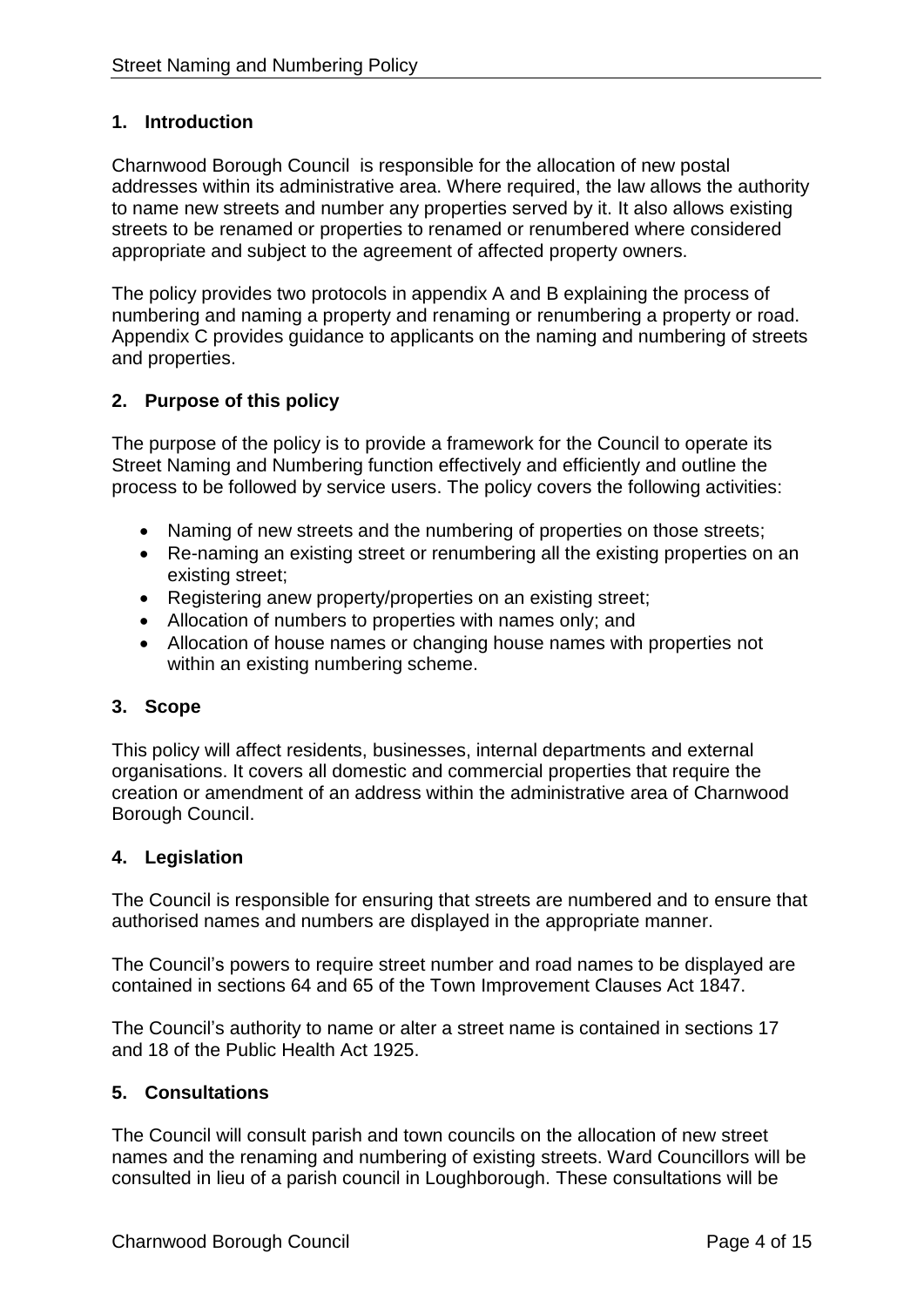carried out electronically providing notice of a minimum of 21 days for responses to be submitted.

## <span id="page-4-0"></span>**6. Royal Mail**

The Royal Mail will be instructed to register a new address where it is believed that the property is being used for permanent residence or business. The property must also meet the Royal Mail's requirement for a secure a delivery point.

Properties which are registered before their construction is complete are held by the Royal Mail on a separate database until such time that they are ready for occupation. It is the responsibility of the owner or developer to contact the Street Naming and Numbering Team or the Royal Mail to request that the address or addresses are transferred to the Postcode Address File (PAF) before occupation.

The Street Naming and Numbering Team will instruct the Royal Mail to amend their records if a property is renamed, renumbered or has any other change to its postal address.

The Council is not responsible for the allocation or maintenance of postcodes.

#### <span id="page-4-1"></span>**7. Notifications**

The Street Naming and Numbering Team will notify as appropriate the following internal and external bodies of any new address created through the Street Naming and Numbering function:

- Council tax and business rates;
- Register of electors:
- $\bullet$  the Local Land and Property Gazetteer<sup>1</sup> Custodian;
- Royal Mail; and
- **Emergency services.**

#### <span id="page-4-2"></span>**8. Claims for Compensation**

The Council is not liable for any claims for compensation arising either directly or indirectly from the naming of roads, renaming of roads, numbering or renumbering of properties.

#### <span id="page-4-3"></span>**9. Retention of Information**

All records will be retained electronically and controlled under the Council's data protection policy.

 $\overline{\phantom{a}}$ <sup>1</sup> The Local Land and Property Gazetteer contributes to the National Land and Property Gazetteer administered by GeoPlace. GeoPlace is a joint venture between the Local Government Association and Ordnance Survey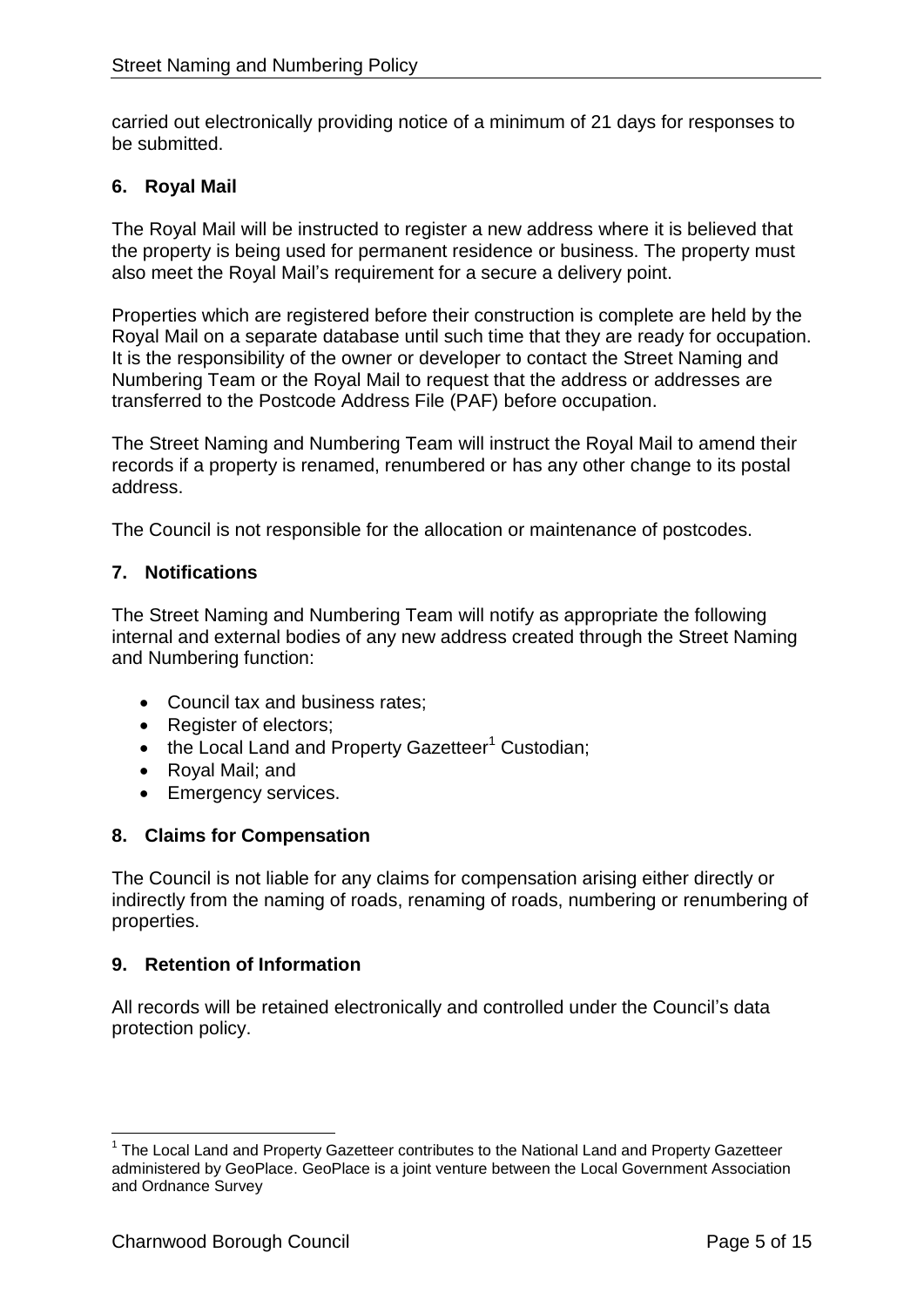## <span id="page-5-0"></span>**10. Decision and Discretion**

The decision of The Council on the naming or re-naming of a road or property and the numbering of renumbering of properties is final. This is an executive function delegated to the Head of Planning and Regeneration in the Councils Constitution. In using this authority the delegated officers may exercise appropriate discretion in taking decisions.

## <span id="page-5-1"></span>**11. Limit of responsibility**

The Council is not responsible for the following:

- Correspondence and deliveries not being delivered to the correct address: (Any delivery complaints should be directed to the Royal Mail, Customer Services on 03457 740740).
- An address being unavailable on databases used by third parties, such as retail, public services or the utility providers;
- Addresses or postcodes not being available or accurate for the purposes of satellite navigations systems;
- Ordnance Survey or other electronic or paper mapping or plans not featuring any new properties;
- The erection of a road name plate or the provision of a house number or name plate;
- Notification of anyone other than the bodies listed in this policy.

#### <span id="page-5-2"></span>**12. Street Nameplates**

Where a new street is created as part of a development, the cost of procuring and erecting a new street nameplate will be borne by the developer. Nameplates must be erected at any junction or entrance onto the thoroughfare.

Further guidance for the development can be found on the Charnwood Borough Council website;

#### <http://www.charnwood.gov.uk/pages/streetnameplates>

Following adoption, maintenance and replacement of the nameplates will be carried out by the Council.

#### <span id="page-5-3"></span>**13. Charges**

The power to charge falls under Section 93 of the Local Government Act 2003. This sets out that a local authority may charge for discretionary services. For Street Naming and Numbering, the charges cover the following elements:

- Consultation and liaising with other external organisations such as Royal Mail, Parish/Town Councils, relevant ward councillors (as a non-statutory element of naming of streets);
- The naming of new streets;
- The naming and numbering of new properties (including conversions):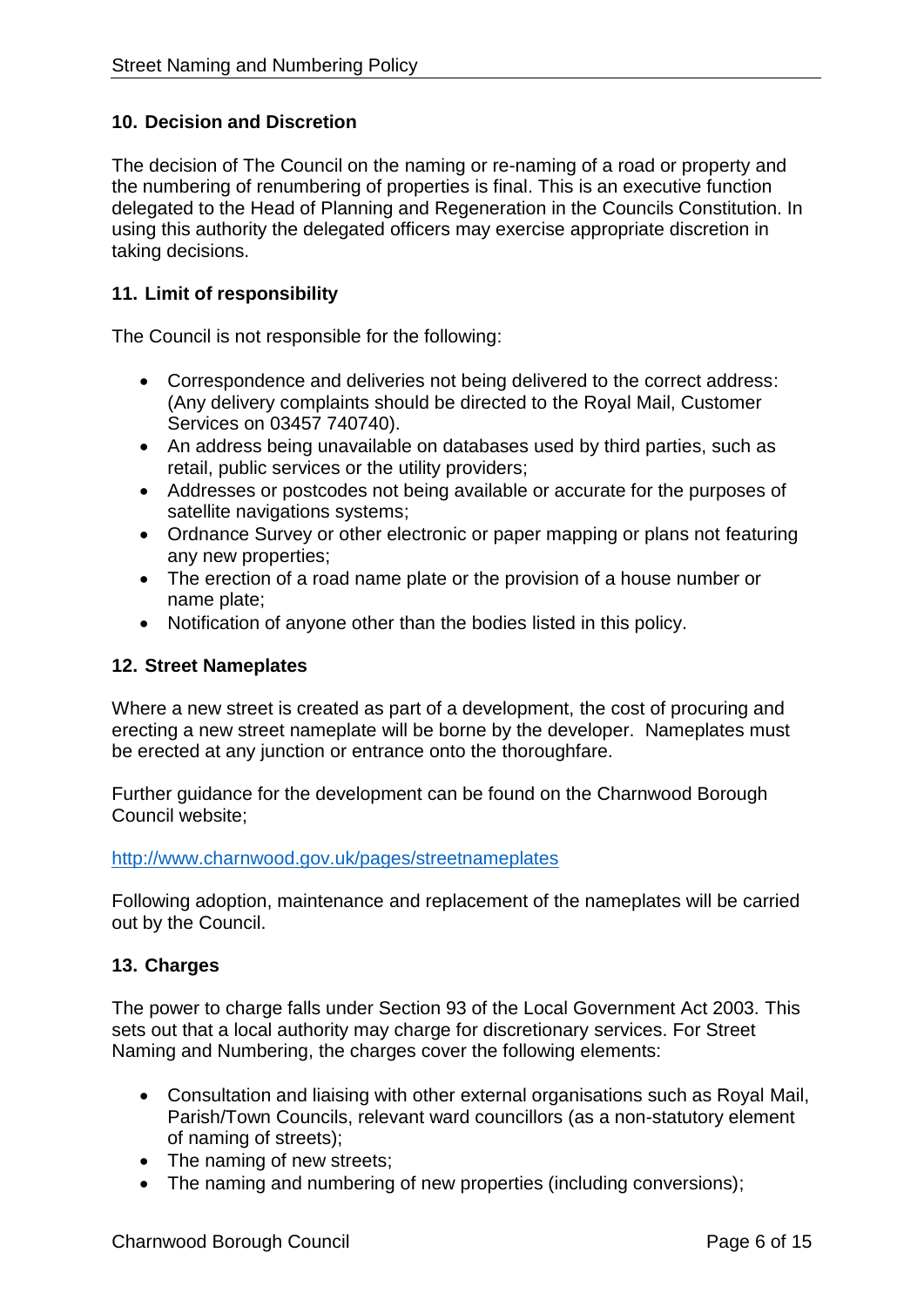- Alterations in either name or numbers to new developments after initial naming and numbering has been undertaken;
- Renaming of existing properties;
- Confirmation of addresses; and
- Challenges to existing official naming/numbering schemes/ addresses held within the street naming and numbering records.

The current scale of charges for Street Naming and Numbering can be found on street naming numbering application forms published on the Charnwood Borough Council Website:

#### <http://www.charnwood.gov.uk/pages/streetnamingandnumbering>

Fees and charges applicable for street naming and numbering services will be annually reviewed during the Council's budget setting process and publicised through the Council's agreed communication channels including the website.

#### <span id="page-6-0"></span>**14. Refunds**

Where an application form and fee has been submitted and a naming/numbering scheme has already been issued, no refund of fee will be available. No refund of the street naming fee can be made once a name has been submitted for the consultation process.

#### <span id="page-6-1"></span>**15. Policy Review**

This policy will be reviewed every two years (or sooner if a major change in the process is required, i.e. following the introduction of new legislation). Charges will be reviewed on an annual basis during the Council's budget setting process and publicised on the website:

<http://www.charnwood.gov.uk/pages/streetnamingandnumbering>

#### <span id="page-6-2"></span>**16. Contact Details**

Street Naming and Numbering Team Planning and Regeneration Services Charnwood Borough Council Southfield Road **Loughborough Leicestershire** LE11 2TN

Email: [streetnaming.numbering@charnwood.gov.uk](mailto:streetnaming.numbering@charnwood.gov.uk)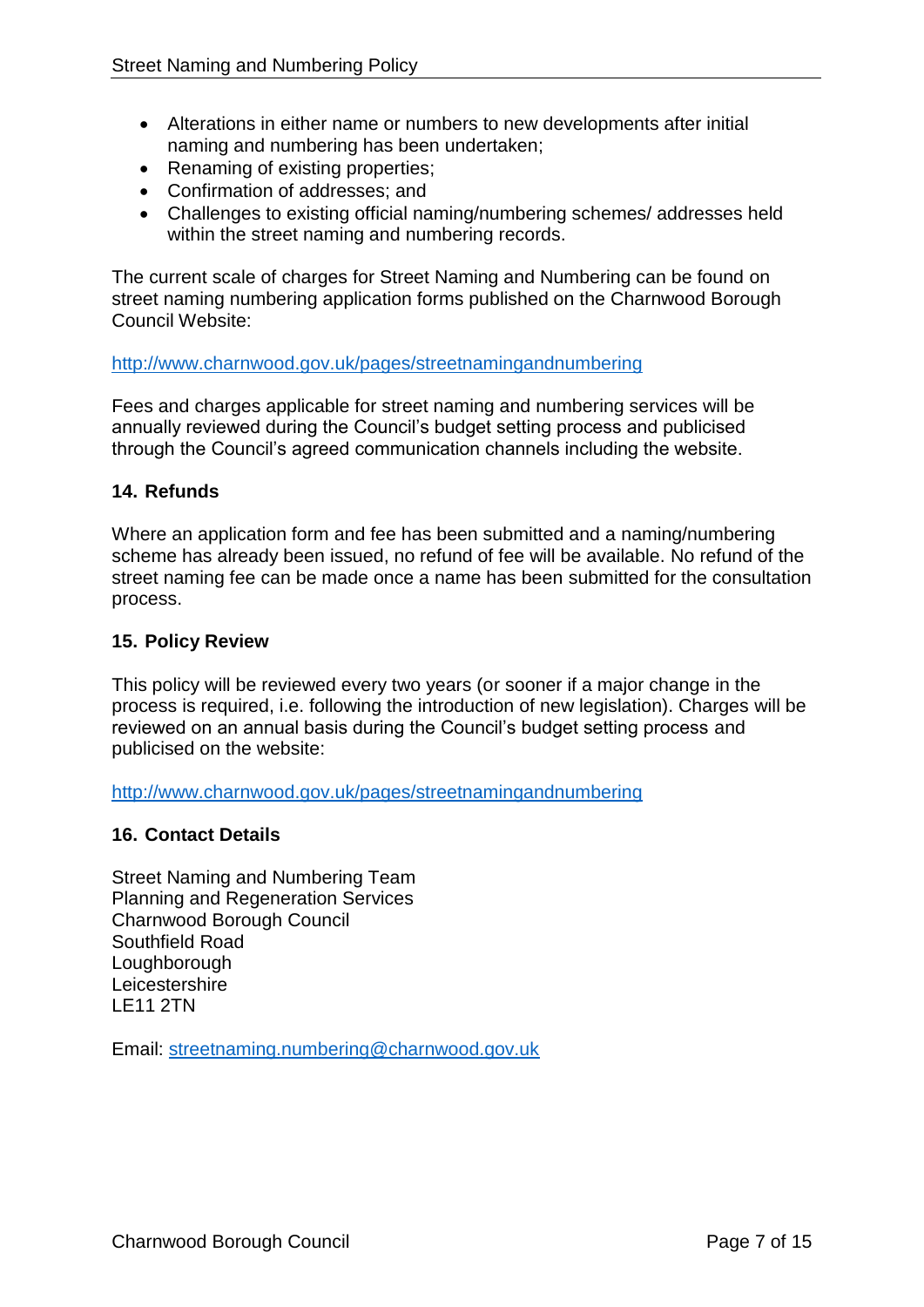# <span id="page-7-0"></span>**Appendix A: Protocol for Numbering or naming of a new property**

#### **This service can only be provided where Planning Permission has been granted and either a valid Building Regulation submission or Initial notice has been received by The Council.**

The applicant will complete the Street Naming and Numbering Application form and submit it to the Street Naming and Numbering Team by email or post.

## [Street Naming & Numbering Application Form Including Fees](http://www.charnwood.gov.uk/files/documents/street_naming_and_numbering_application_form_including_fees/Street%20Naming%20Numbering%20Application%20Form%20and%20Checklist%20inc%20Fees.pdf)

Submission by email is preferred and will enable us to process the application more efficiently. The application must be submitted with:

- Site location plan. At a scale of 1:500 or 1:1250 as required for the scale of the development. The principal access for all dwellings or properties must be clearly indicated on the plan;
- Block plans for any building containing more than 1 dwelling; and
- The appropriate fee.

On receipt of the application we will:

- Acknowledge the application within 2 working days and provide the applicant with a case reference number (By electronic means where possible);
- Check the existing numbering scheme and provide the property with a sequential number if applicable. If a sequential number is not available a suffix may be used to distinguish the property;
- If the property is not located in an area with a numbering scheme, the first choice house name will be checked against the Local Land and Property Gazetteer and the Royal Mail Postcode Address File for properties with a similar name in use in the local area;
- If the proposed scheme is acceptable we will instruct the Royal Mail to register the new address or addresses and confirm the allocated postcode;
- Notify all departments and organisations listed in Section 7 of the policy of the new address; and
- Issue an Address Allocation Notice including all registered addresses in table form to the applicant.

Where the development requires the naming of a new street or streets we will:

- Consult with the Parish or Town Council, or ward Councillor representatives in Loughborough, for suitable road names;
- Respond to the applicant setting out the comments from elected representatives;
- Consult the Royal Mail of the proposed road names to ensure there are no conflicts with their records, particularly with adjoining areas outside the administrative area of the Council;
- Produce a site location plan showing the agreed road names and property names/numbers.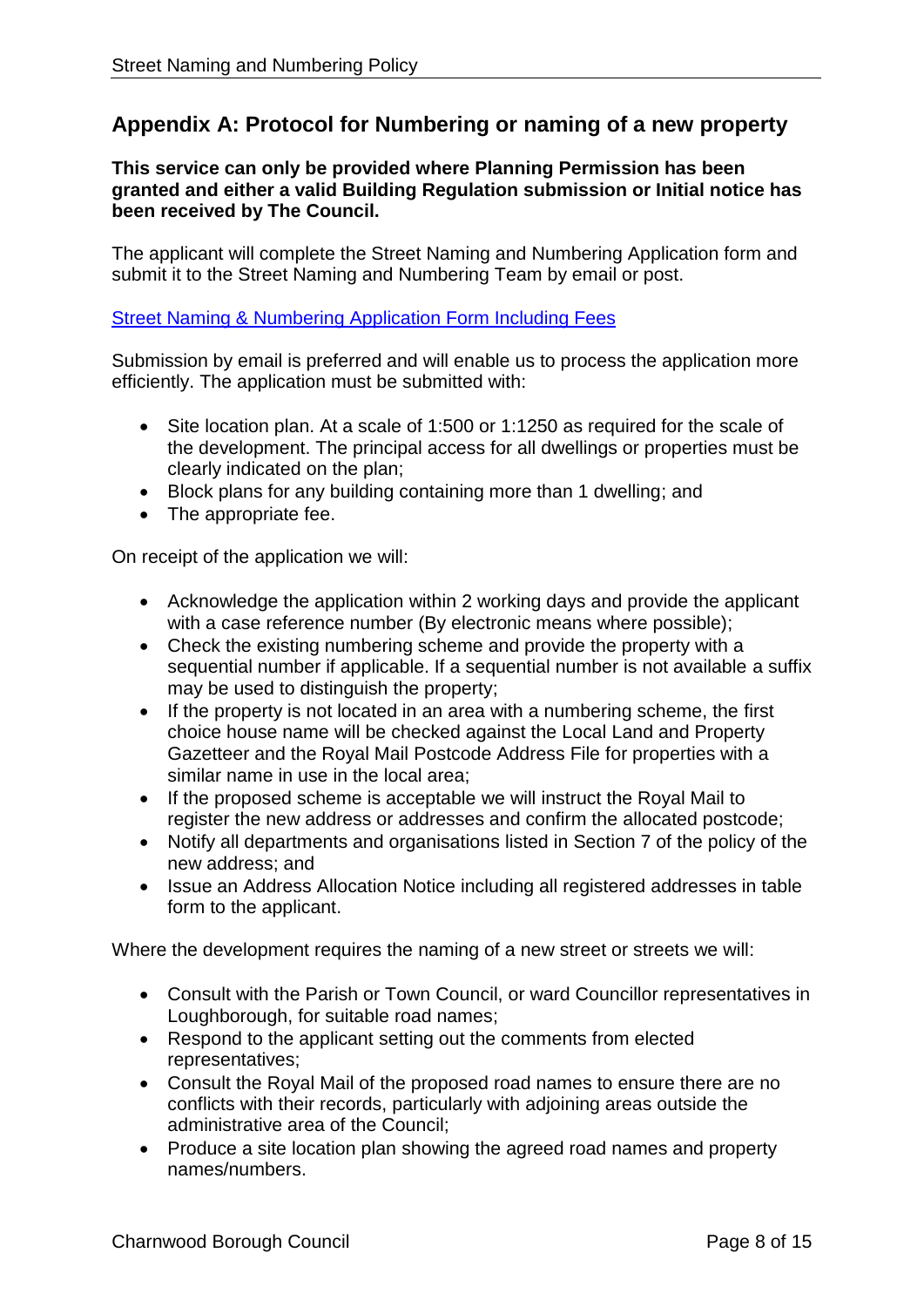The consultation process for the allocation of a new street name must be completed prior to requesting the registration of new addresses with the Royal Mail and can take several months.

It is advisable for the applicant of a large development to submit their application for street naming and numbering early in the development build to avoid any potential delays.

Guidance for the naming and numbering of roads and properties can be found in Appendix D to the Street Naming and Numbering Policy.

## **Timescales**

- Under most circumstances the naming and numbering of a new development will be completed within 12 weeks from the application being acknowledged, however as we need to consult with external bodies, ie The Royal Mail sometimes delays in processing are possible;
- If the process cannot be concluded within 12 weeks the applicant will be notified of this within 12 weeks from the application being acknowledged and provided with an estimated completion date. (By electronic means where possible).

Properties that are allocated with a number may also be named. The property name will be registered by the Royal Mail as an alias. The property number MUST be displayed alongside the house name. The name cannot be regarded as an alternative to the number. This is enforceable under section 65 of the Town and Improvement Clauses Act 1847.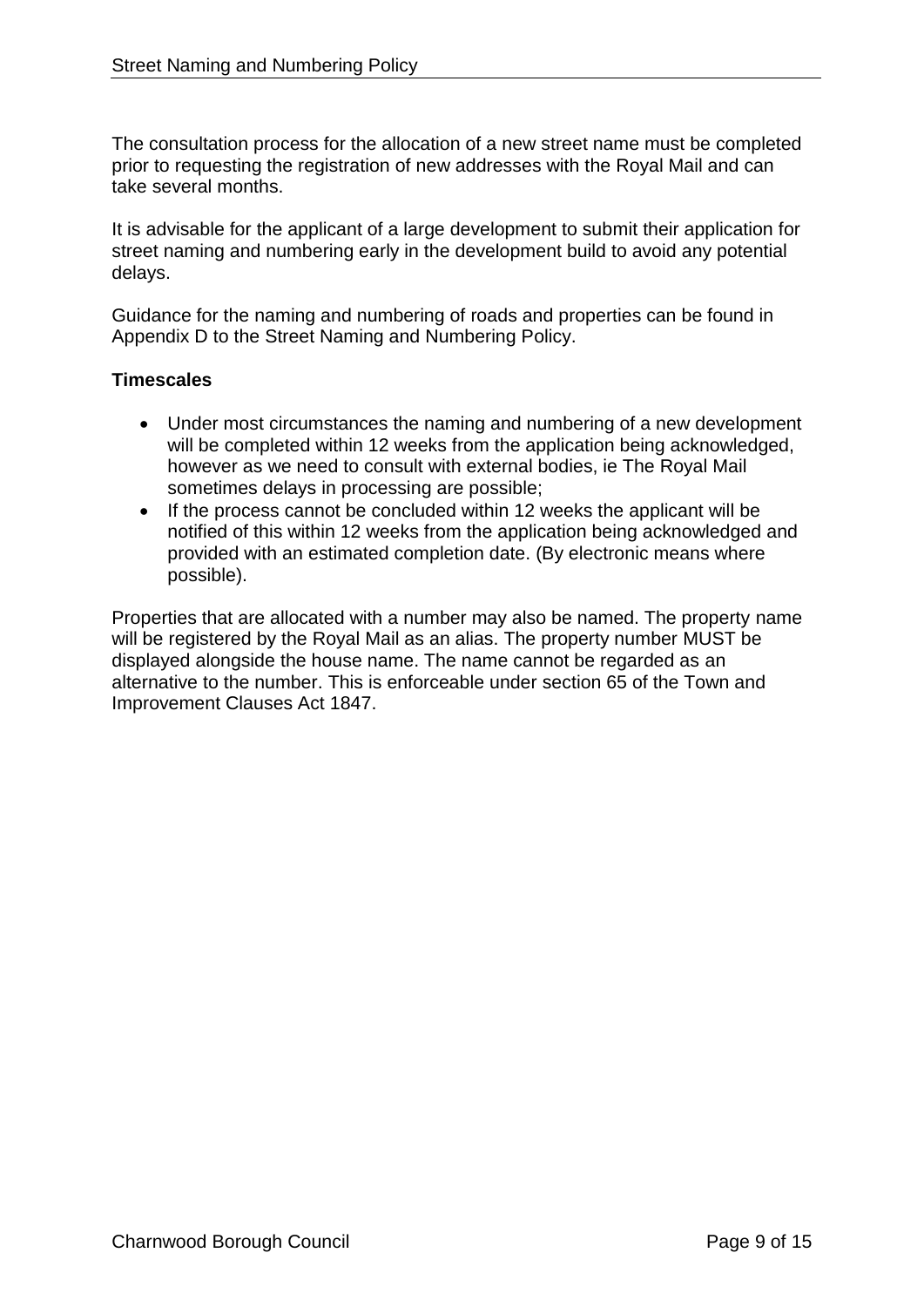# <span id="page-9-0"></span>**Appendix B: Protocol for renumbering or renaming of an existing property**

The applicant will complete the Street Naming and Numbering Application form and submit it to the Street Naming and Numbering Team by email or post.

## [Renaming and / or Renumbering Including Fees](http://www.charnwood.gov.uk/files/documents/renaming_and_or_renumbering_including_fees/Re-%20Numbering%20Application%20Form%20and%20Checklist%20inc%20Fees.pdf)

An application is only required to rename a property where it is solely identified by its name or where the property is to be renumbered.

Where a property has a number, it is not possible to replace the number with a name.

Submission by email is preferred and will enable us to process the application more efficiently. The application must be submitted with:

- Site location plan. At a scale of 1:500 or 1:1250 or as required for the scale of the development; and
- The appropriate fee.

On receipt of the application we will:

- Acknowledge the application within 2 working days and provide the applicant with a case reference number (By electronic means where possible);
- Check the existing numbering scheme and provide the property with a sequential number if applicable. If a sequential number is not available a suffix may be used to distinguish the property;
- If the property is not located an area with a numbering scheme, the first choice house name (and so on) will be checked against the Local Land and Property Gazetteer and the Royal Mail Address Database for properties or roads with a similar name in use in the local area;
- If the property is not located in an area with a numbering scheme, the first choice house name will be checked against the Local Land and Property Gazetteer and the Royal Mail Postcode Address File for properties with a similar name in use in the local area;
- If the property name or number is acceptable, we will instruct the Royal Mail to register the new address;
- Notify all departments and organisations given in Section 7 of the new address; and
- Issue a Change of Address Certificate to the applicant.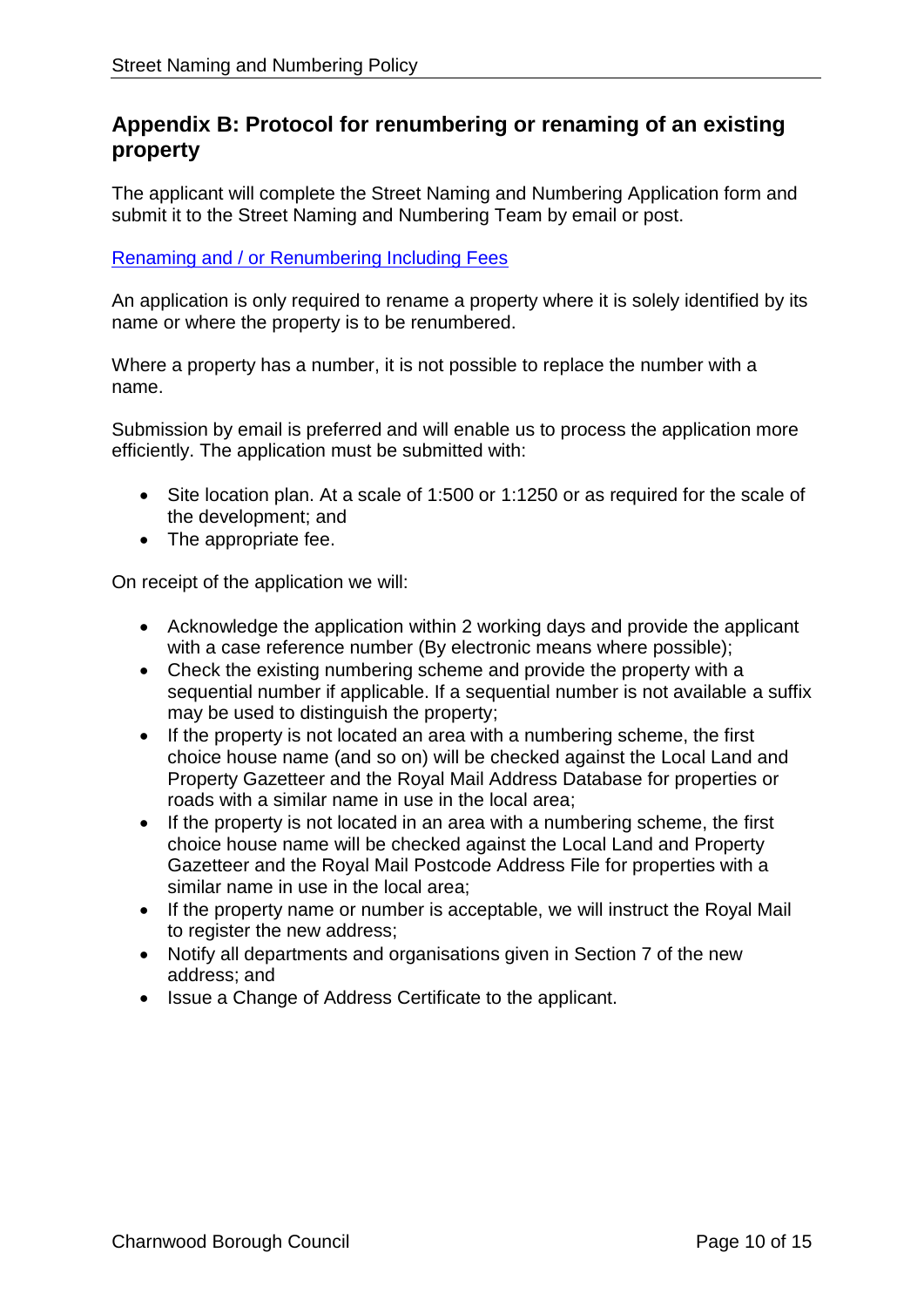# <span id="page-10-0"></span>**Appendix C: Protocol for Renaming of an existing street.**

The applicant will complete the Street Naming and Numbering Application form and submit it to the Street Naming and Numbering Team by email or post.

The requirement to rename an existing street is determined on an individual basis.

On receipt of the application we will:

- Acknowledge the application within 2 working days and provide the applicant with a case reference number (By electronic means where possible);
- Consult with the Parish or Town Council, or ward Councillor representatives in Loughborough, for suitable road names;
- Consult with all residents affected by the proposed change of street name.
- Respond to the applicant(s) setting out the comments from elected representatives;
- Consult the Royal Mail of the proposed road name to ensure there are no conflicts with their records, particularly with adjoining areas outside the administrative area of the Council;
- Notify all departments and organisations listed in Section 7 of the policy of the charge of address; and
- Issue a Change of Address Certificate to all affected properties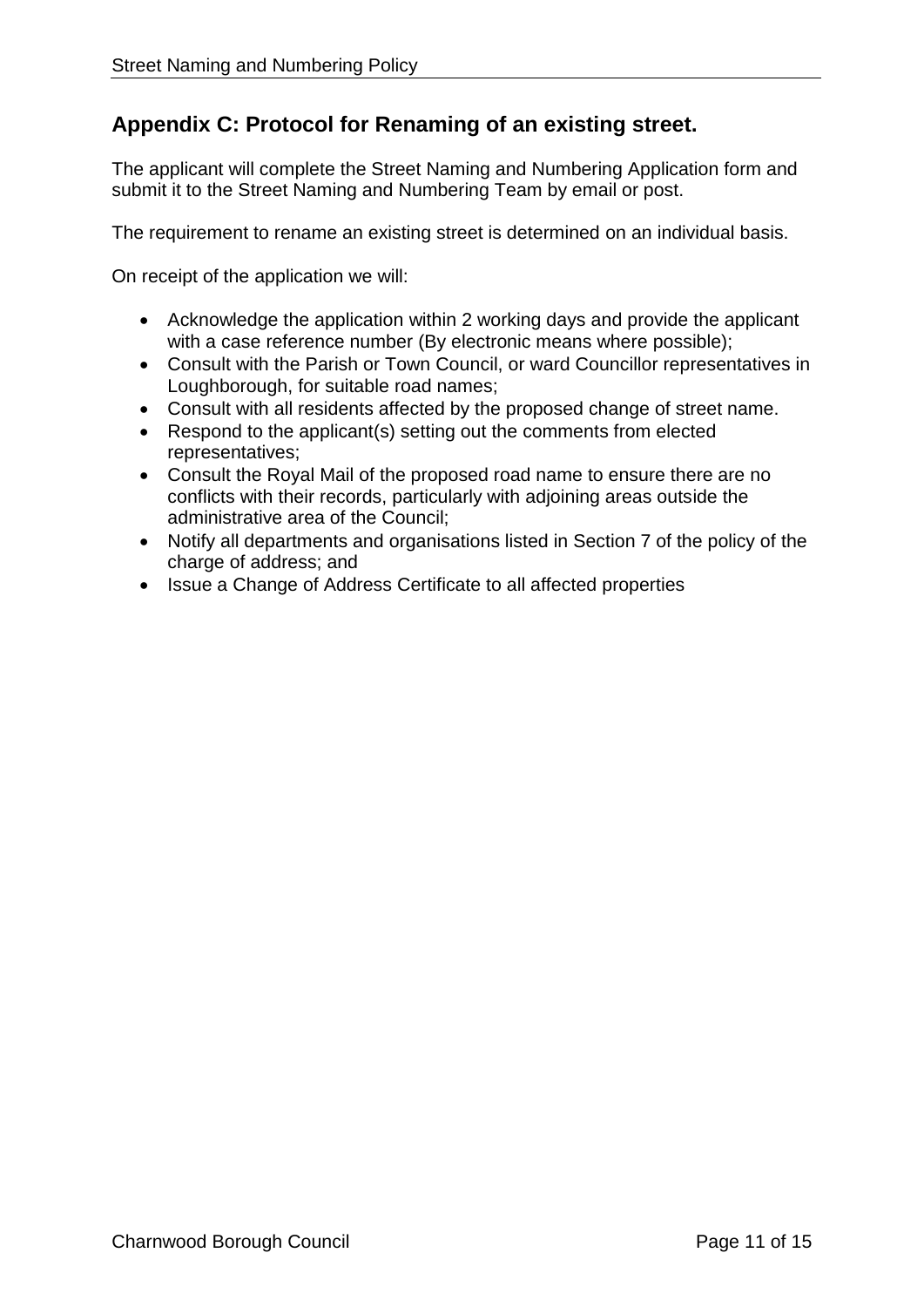# <span id="page-11-0"></span>**Appendix D: Guidance on Street Naming and Numbering**

## **The naming of streets**

New street names should not duplicate any similar name already in use in the parish or neighbouring authority. The Council must not create a Street Name similar to or the same as one which already exists if any of the following conditions apply to the Street Name:

- $\bullet$  It is in use in the same locality.
- $\bullet$  It is in use in the same town.
- It is in use in the same post town.
- It is in use in the same town or post town within a neighbouring Authority's administrative area.

Street names should not be difficult to pronounce or awkward to spell. In general, words of more than three syllables should be avoided and this precludes the use of two words except in special cases.

Subsidiary names (e.g. a row of buildings within an already named road being called 'Terrace') should not be used.

The name of a living person must not be used.

All new street names should end with one of the following suffixes:

- Street (for any thoroughfare)
- Road (for any thoroughfare)
- Way (for major roads)
- Avenue (for residential roads)
- Drive (for residential roads)
- Place (for residential roads)
- Lane (for residential roads)
- Grove (for residential roads)
- Mews (for residential roads)
- Gardens (for residential roads subject to there being no confusion with local open space)
- Crescent (for a crescent shaped road)
- Close (for a cul-de-sac only)
- Court (for a cul-de-sac only)
- Square (for a square only)
- Hill (for a hillside road only)
- Lane (for development of a historic by-way)
- Vale (for residential roads in exceptional circumstances)
- Rise (for residential roads in exceptional circumstances)
- Row (for residential roads in exceptional circumstances)
- Wharf (for residential roads in exceptional circumstances)
- Dene (for residential roads in exceptional circumstances)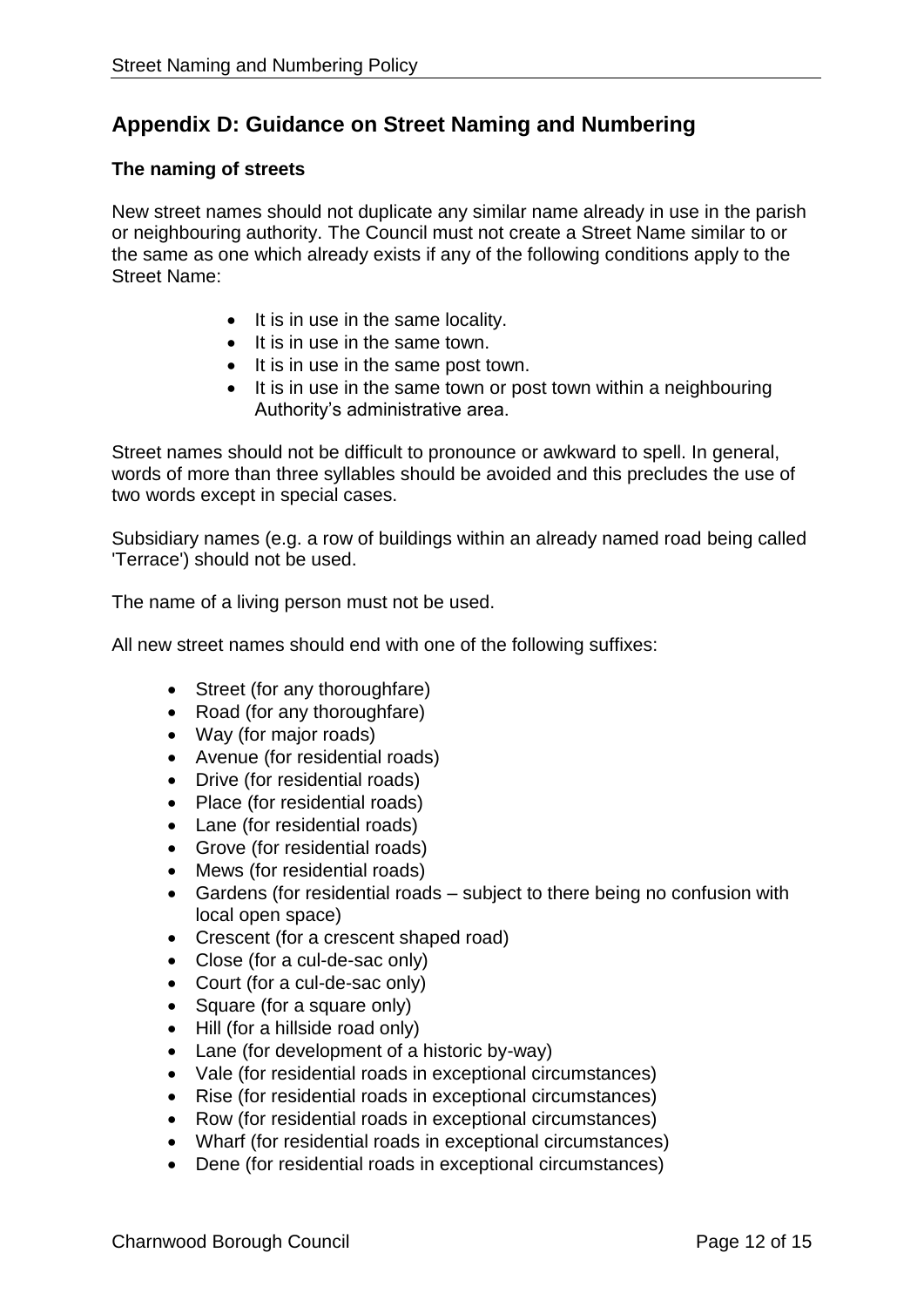- Mead (for residential roads in exceptional circumstances)
- End (for residential roads in exceptional circumstances)
- Side (for residential roads in exceptional circumstances)
- View (for residential roads in exceptional circumstances)
- Park (for residential roads in exceptional circumstances)
- Meadow (for residential roads in exceptional circumstances)

Exceptional circumstances are considered where the area has a specific feature, history or locality suitable for the suffix.

# **The Numbering of Buildings**

A new street should be numbered with even numbers on the right hand side and odd numbers on the left except that for a cul-de-sac where consecutive numbering in a clockwise direction is preferred.

Private garages and similar buildings used only for housing cars, should not be numbered. The number 13 will be excluded from the sequence. Buildings (including those on corner sites) are numbered according to the street in which the principal entrance is to be found and the manipulation of numbering in order to secure a 'prestigious' address or to avoid an address, which is thought to have undesired associations, should not be sanctioned.

If a building has entrances in more than one street where each entrance serves separate occupiers, then properties should be addressed from the access road. Exceptions may be made, depending on the circumstances, for a house divided into flats. A named building may not have more than one number in one street.

In residential buildings (e.g., blocks of flats) it is usual to give a street number to each dwelling where the block is up to six storeys in height. When the block exceeds this height or there are not sufficient numbers available because of existing development, it should be given a name and number in the street. The numbering of flats within a named or numbered building is outside the scope of these powers, but developers may be advised that on each floor the numbering should be in a clockwise direction where this is possible, or alternatively to consult the local District Postmaster. When flats are numbered internally they should be numbered not lettered (e.g., Flat 2, 21 Smith Street, not Flat A, 21 Smith Street and not 21A Smith Street which might already be used by an adjoining infill building.

Where there is insufficient numbering available to address new properties, suffixes A,B,C,D may be used. Alternatives may be considered to avoid the excessive use of suffixes.

Where a property has a number, it must be displayed in a clear and prominent position. Where a name has been given to the property with the official number, the number must always be included. The name cannot be regarded as an alternative.

All of the above guidance applies to both commercial and residential properties.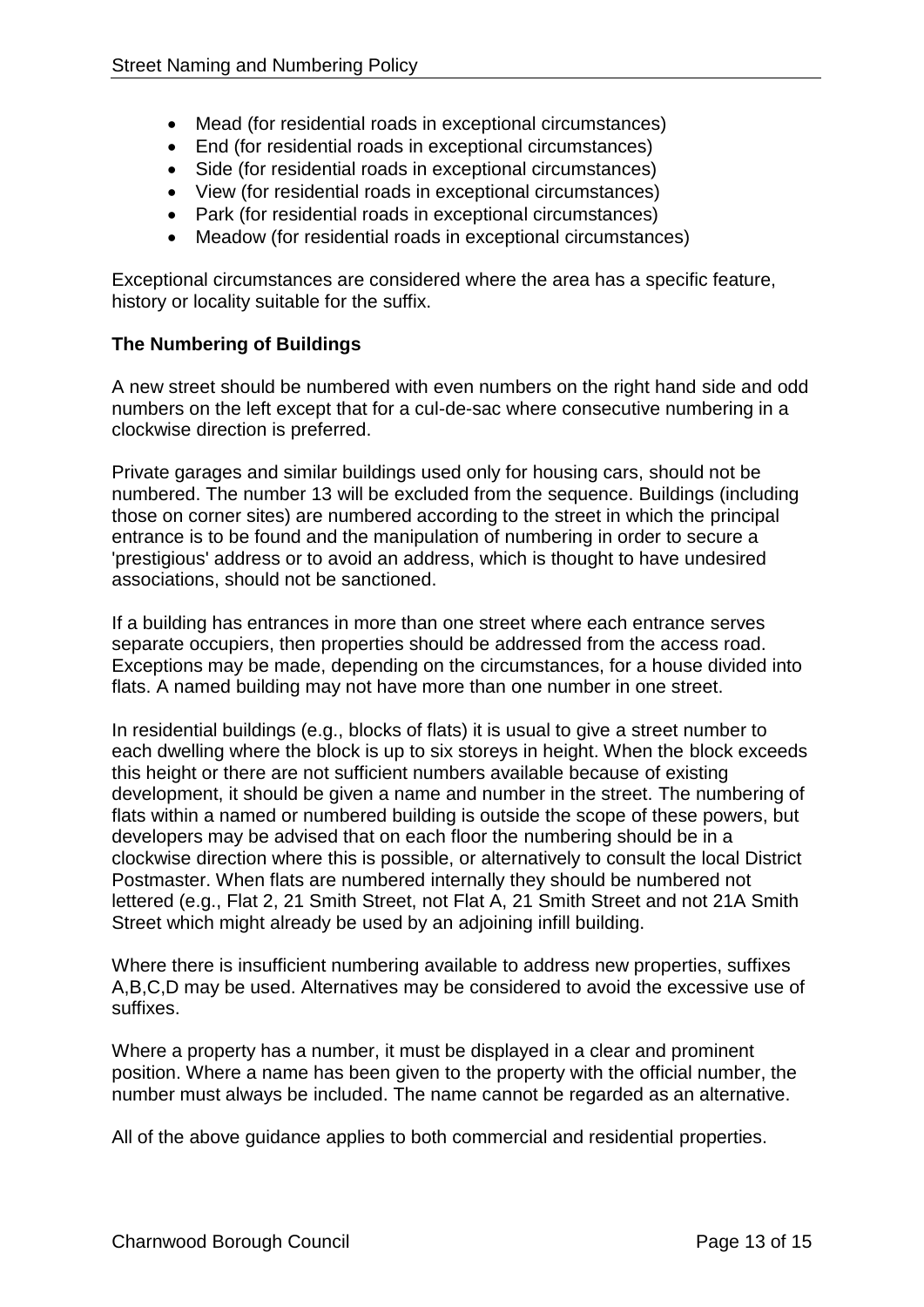# **The Naming of Buildings**

The owner (not tenant) of a property may request the addition, amendment or removal of a name for their property. A Street Naming and Numbering application form should be completed and returned to the Local Authority along with the appropriate fee.

The council cannot formally add, amend or remove a property name where the property is in the process of being purchased; that is, until the exchange of contracts, although guidance of the acceptability of a name may be given.

A check will be made by the Local Authority to ensure that there is no other property in the locality with the registered or similar registered name. Under no circumstance will a replicated name in the locality be allowed.

Under no circumstances will a name that is offensive, or that can be construed as offensive, be allowed.

If a proposed property name is refused, then the owner will have the option to provide further suggestions or retain the current address.

Where a property has a number, it is not possible to replace the number with a name.

Building names should always be prominently displayed in a position where they can be easily read from the public highway.

#### **Derelict, Demolition of Properties and Replacement Dwellings**

Numbered derelict properties that are uninhabitable will be held with the street naming and numbering records with a reserved "non-postal" address.

Following the renovation of a derelict property the address will require reactivation.

An address is attached to the property and not the site the property is situated on. Following the demolition of a property the associated address will be deactivated. Numbers freed from a demolished property may be reused for future development.

#### **Replacement properties**

Any replacement property/ies constructed on the site will require new property address/es. It should be noted that a replacement may not be allocated the same access as the original, as the position and location of the principal entrance may have changed.